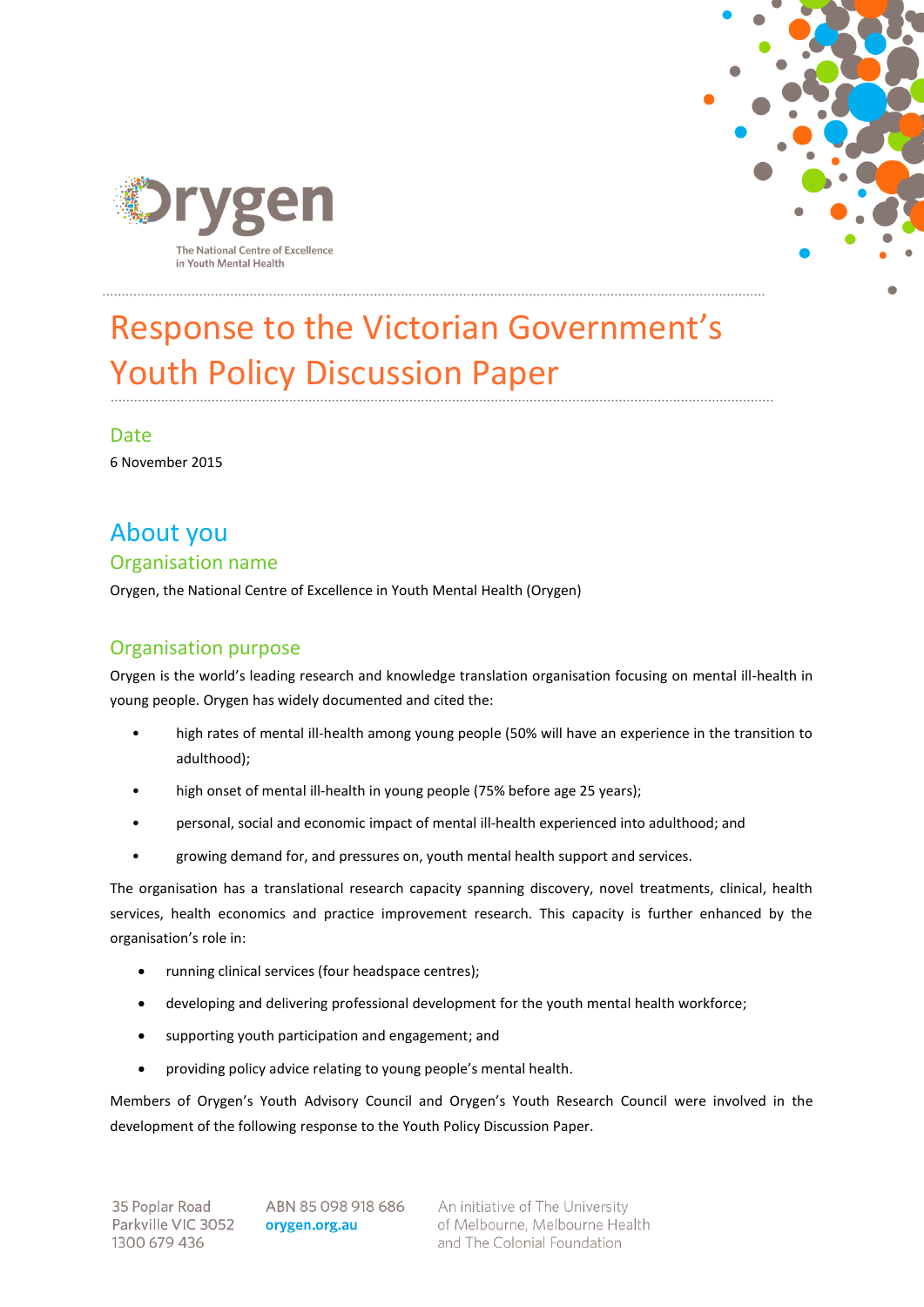## Draft Vision

#### What do you think of the draft vision?

Overall, Orygen supports the vision to remove barriers and increase opportunities for young people. We welcome the focus on those young people who are disadvantaged or who have additional barriers to engagement, such as young people in out-of-home care and those experiencing mental ill-health.

However, the draft vision currently applies a deficit lens to young people in that they 'realise their potential' rather than recognising they are members of the community already capable of leading contributing and fulfilling lives if supported to do so.

We would recommend the vision focus on ensuring that the diverse and unique needs and experiences of young people (aged 12-25 years) are considered and responded to through Victorian Government policy, investment and service provision.

## Draft Objectives What do you think of the draft objectives?

Orygen supports the objectives with the following points for consideration:

- We would suggest that the benefits of education and employment participation for young people are more than just about securing an economic future. As such we would like to see social and individual mental health benefits identified in the second objective.
- Orygen is supportive of the third objective, emphasising the importance of prevention and early intervention for young people. To strengthen this objective, the need for government services and structural supports required to deliver a prevention and early intervention response should also be encapsulated. We would suggest: *'Young people are provided with accessible and appropriate services which can respond early to issues and facilitate effective and positive outcomes'.*
- There is a need for the Victorian Government to improve services and supports for young people who have moved beyond being at 'risk' and are currently experiencing poor outcomes including serious mental ill-health and those in contact with state services such as child protection and the justice system. This is currently not captured in the objectives.
- While the purpose of objective five appears to address discrimination and inequities in opportunities for some groups of young people, the concept of a 'fair-go' is relatively soft, colloquial and open to interpretation. We would suggest stronger language of non-discrimination, equity and principles of human rights for young people.

## What is important to young people? What do you think should be done to improve the mental health of young people?

Orygen believes providing a response for young people at risk of, or experiencing, mental ill-health should be included in all relevant government policies, including the new youth policy. In particular, there is a strong case for action and investment into early intervention/prevention which can rapidly yield downstream savings.

35 Poplar Road Parkville VIC 3052 1300 679 436

ABN 85 098 918 686 orygen.org.au

An initiative of The University of Melbourne, Melbourne Health and The Colonial Foundation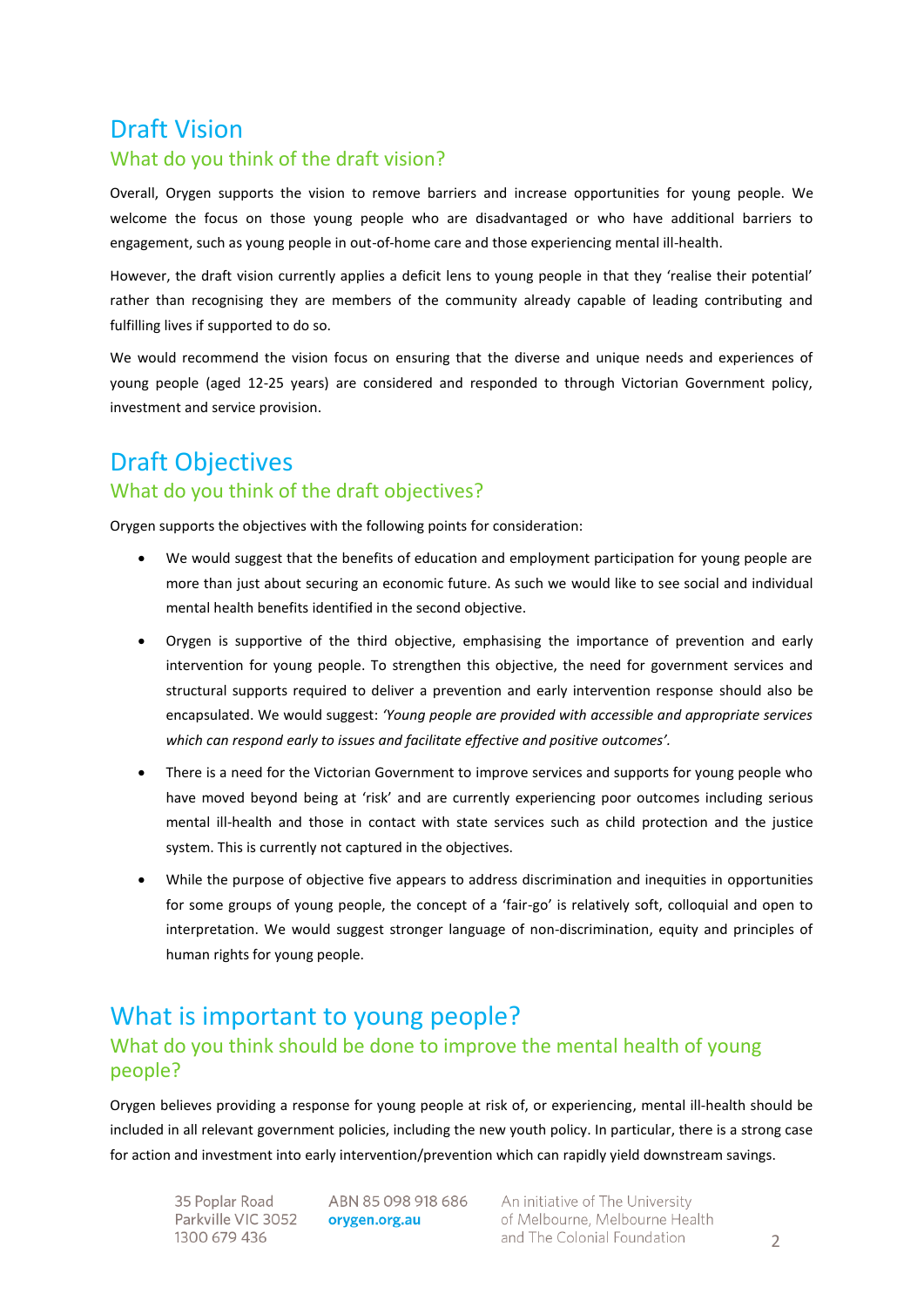For young people in Victoria already experiencing mental ill-health the system response is eroding. This is evident through the:

- increased service demand reported by headspace centres from young people with more complex presentations unable to access state services<sup>1</sup>; and
- number of young people aged 18 years and over whom, once Child and Adolescent Mental Health Services (CAMHS) have withdrawn, find themselves 'not unwell enough' to access care through adult mental health services.

It is hoped that the upcoming Victorian 10-year Mental Health Strategy will address these issues and commit funding and infrastructure to deliver the mental health care young people need in Victoria. However, framing a mental health response for 12-25 year olds through the new youth policy would also provide a whole-ofgovernment platform for change.

Further opportunities to improve the mental health and wellbeing of Victorian young people include:

- Empowering young people and providing opportunities for them to participate in:
	- mental health policy, program and service design (including new and emerging technologies); and/or
	- decision-making about their own clinical care.
- Ensuring continuity of care and 'step-down' pathways in communities for young people experiencing mental ill-health.
- Providing holistic mental health care for young people (including sleep, good nutrition and exercise) and ensure opportunities exist to deliver this through multidisciplinary services and settings.
- Focusing on supporting families of young people experiencing mental ill-health, including investment in parent education.
- Providing mental health literacy education for:

 $\overline{a}$ 

- Young people: so they can recognise signs of illness and know where to access help.
- Schools: to build competency and strengthen connections between schools and community mental health services (the SAFEMinds project in Victoria shows promise).
- Other professionals in justice and community services: to recognise symptoms of mental illhealth in young people and provide appropriate referral and diversionary (justice) responses.
- Ensuring services respond to diversity (including cultural, gender and sexual) and address barriers to accessing services e.g. through cultural awareness training for mental health professionals.
- Focusing on recovery and preventing relapse. This includes skill development for self-care (potentially online) and facilitating education and work pathways for young people experiencing mental ill-health.
- Improving state-wide data collection and monitoring of young people's mental health.
- Building effective datasets and disseminating evidence of effective youth mental health care between researchers, evaluators, program designers and policy makers. This requires long-term funding commitments, investment in knowledge translation and robust evaluations of programs and services.

<sup>1</sup> Rickwood, D. et al (2015) The services provided to young people through the headspace centres across Australia.35 Poplar Road ABN 85 098 918 686 An initiative of The University Parkville VIC 3052 of Melbourne, Melbourne Health orygen.org.au 1300 679 436 and The Colonial Foundation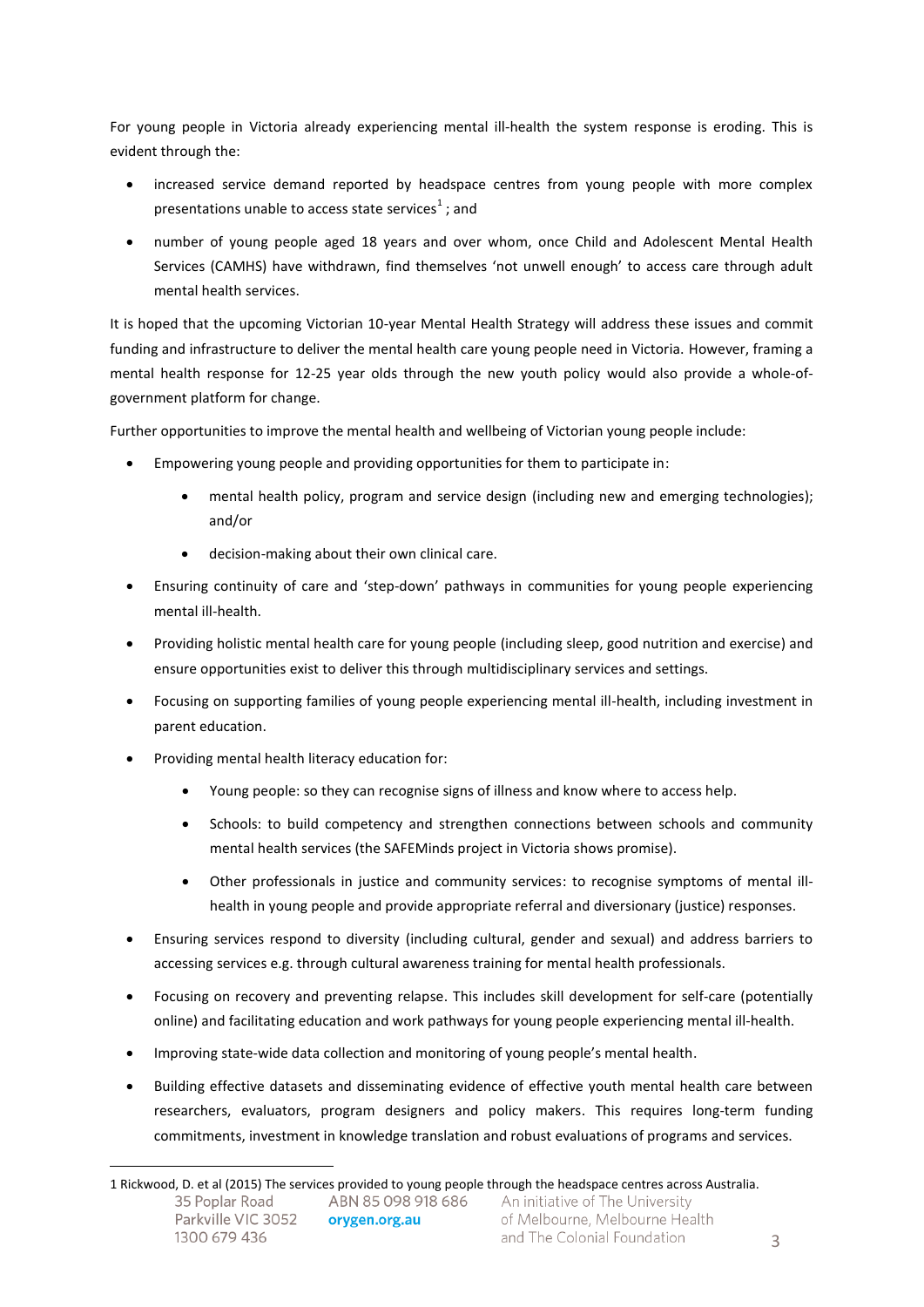In responding to mental health through the youth policy, Orygen recommends the Government avail itself of the world's leading research, youth engagement and early intervention services for young people experiencing mental ill-health, all located in Victoria. This includes the work here at Orygen, as well as the Young and Well Cooperative Research Centre and headspace National Office.

## What do you think should be done to tackle alcohol and drug issues for young people?

A young person's physical and psychosocial development can be adversely affected by the use of alcohol and other drugs. There is also an immediate risk of injury or death from high or risky levels of use.

Levels of use vary. For example:

- While the rates of smoking have been declining overall, above average use is evident among groups facing challenges, including young people with a mental illness.
- The rate of alcohol and other drug use is also higher among young people with a mental illness and in young people living in outer regional areas.  $^{2}$

Younger people are unlikely to seek help for alcohol and other drug use and treatment rates are nearly three times as high for 20-29 years olds compared with people aged 20 years and under.<sup>3</sup> The average delay between the onset of an alcohol disorder among young people and seeking help is 18 years.<sup>4</sup> Barriers to accessing help include concerns about confidentiality, stigma associated with use and personal embarrassment.

A range of responses are needed to address alcohol and other drug use and delayed help-seeking by young people. Awareness and prevention programs delivered through schools have been shown to be effective and include programs that address both alcohol and other drug use and mental ill-health (which often co-occur). These programs can be delivered online increasing the scope for delivery across the state.

The design of health services also needs to be modified to be more accessible to, and appropriate for, young people. Some examples include:

- Evidence for utilising eHealth and new technologies in providing effective treatment and overcoming barriers to service access for young people.<sup>5</sup>
- Screening for problematic alcohol and other drug use provided wherever young people come into contact with health services. The Victorian Government's *New directions for alcohol and drug treatment services: A roadmap* identified the need to better integrate, wherever possible, youth alcohol and other drug use treatment systems with mental health services.
- Building the skills of the health and mental health workforce to respond to dual diagnosis of drug and alcohol misuse and mental ill-health (i.e. evidence-based comorbid responses and multidisciplinary approaches).

 $\overline{a}$ 

<sup>2</sup> Australian Institute of Health and Welfare (2015) Drug use, people aged 14-25 years, 2010 and 2013. Canberra: AIHW. 3 Australian Institute of Health and Welfare (2014) Alcohol and other drug treatment services in Australia 2012-13. Drug treatment series. Canberra: AIHW.

<sup>4</sup> Chapman, C. et al (2015) Delay to first treatment contact for alcohol use disorder. Drug and Alcohol Dependence, 147, 116-21.

<sup>5</sup> Kay-Lambkin, F. et al (2009) Computer-based psychological treatment for comorbid

depression and problematic alcohol and/or cannabis use: a randomized controlled trial of clinical efficacy. Addiction, 104, 378-388.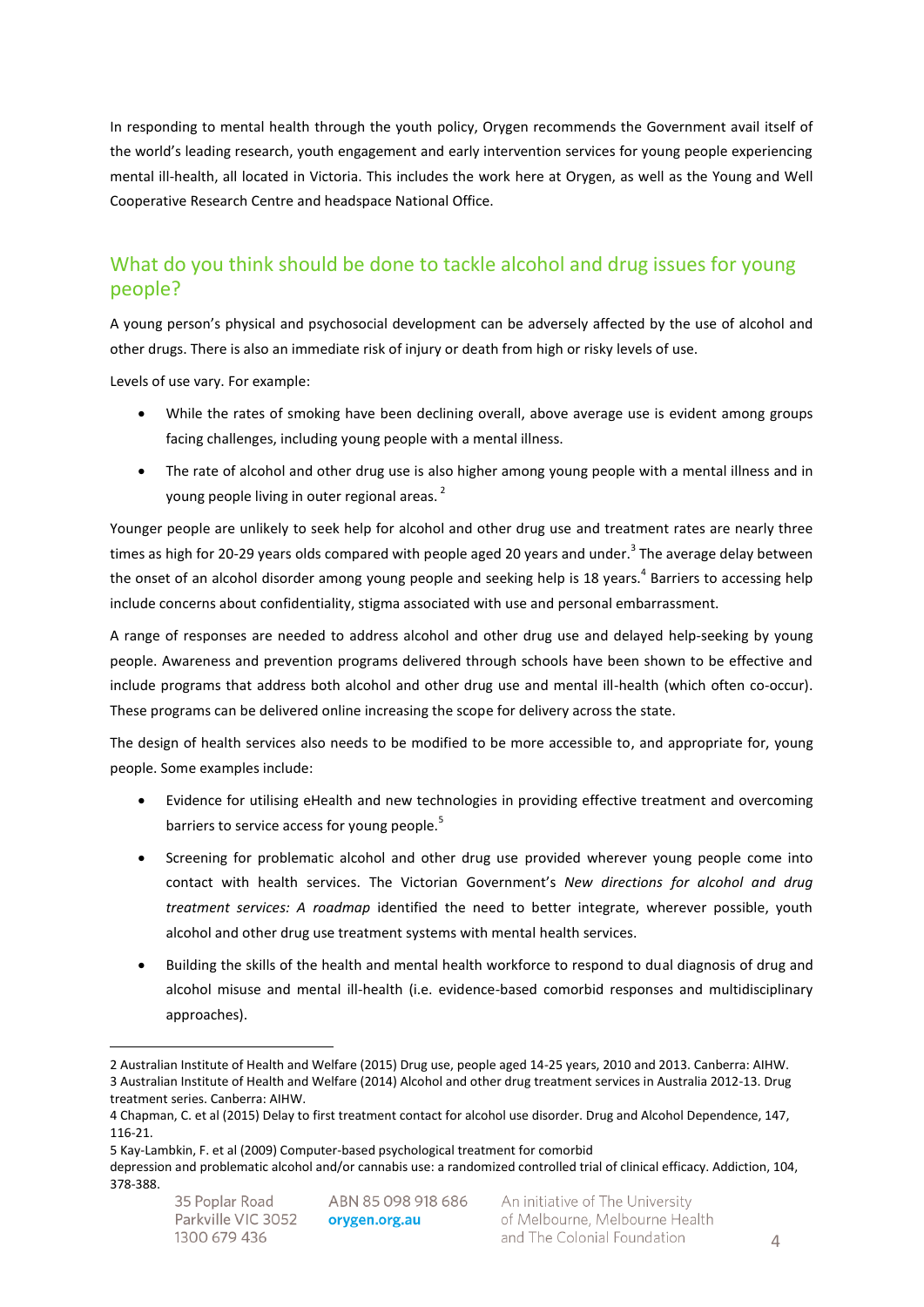• Integrating alcohol and other drug use services with other services for young people to increase the likelihood of detection and delivery of early interventions. These interventions need to be designed with young people and based on evidence for what works.

### What else do you think should be done to improve the lives of young people in Victoria?

**Young people in out-of-home care:** Orygen welcomes the focus on young people in out-of-home care as a group facing particular challenges. They are a group of young people who are at high risk of experiencing mental ill-health and are over-represented in self-harm and suicidal behaviour statistics. $^6$ 

There is an opportunity for the Victorian Government to support piloting a new model to develop the capacity of services and carers to provide effective mental health support to young people living in out-of-home care.

Such a pilot study can develop work currently ongoing in the North West of Melbourne in order to:

- improve accessibility, consistency and quality of mental health support provided to young people and carers in out of home care settings;
- develop sustainable solutions for the provision of supports to this high needs population; and
- improve the health and life outcomes for young people living in out-of-home care.

This pilot was also proposed in Orygen's response to the Victorian 10-year Mental Health Strategy Discussion Paper.

**Young people in contact with the justice system:** Orygen welcomes the acknowledgement that addressing mental health can have an impact on wider societal issues, particularly that of young people's interactions with the justice system. Mental illness is significantly over-represented in the youth population of both the adult and juvenile prison systems, with one study finding 88% of young people in custody in NSW experienced some form of psychiatric disorder.<sup>7</sup>

Evidence suggests that a holistic approach to a young person's psychosocial needs can help prevent escalation of offending behaviours. This includes consideration of:

- their physical and mental health;
- family and social supports;
- housing needs; and
- substance use.

 $\overline{a}$ 

This benefits the young person and the community, while also bringing potential economic benefits of a diversionary approach.<sup>8</sup>

<sup>&</sup>lt;sup>6</sup> Vinnerljung, B et al (2006) Suicide attempts and severe psychiatric morbidity among former child welfare clients: a national cohort study. Journal of Child Psychology and Psychiatry, 47, 723-733.

<sup>7</sup> Richards, K. (2011) What makes juvenile offenders different from adult offenders? Trends and Issues in Crime and Criminal Justice no. 409. Accessed fro[m http://www.aic.gov.au/publications/current%20series/tandi/401-420/tandi409.html](http://www.aic.gov.au/publications/current%20series/tandi/401-420/tandi409.html)

<sup>&</sup>lt;sup>8</sup> Shaw, R. (2015) Youth, Policing and the Criminal Justice System. Paper presented at the International Association of Youth Mental Health Conference, Montreal, 9 October 2015.